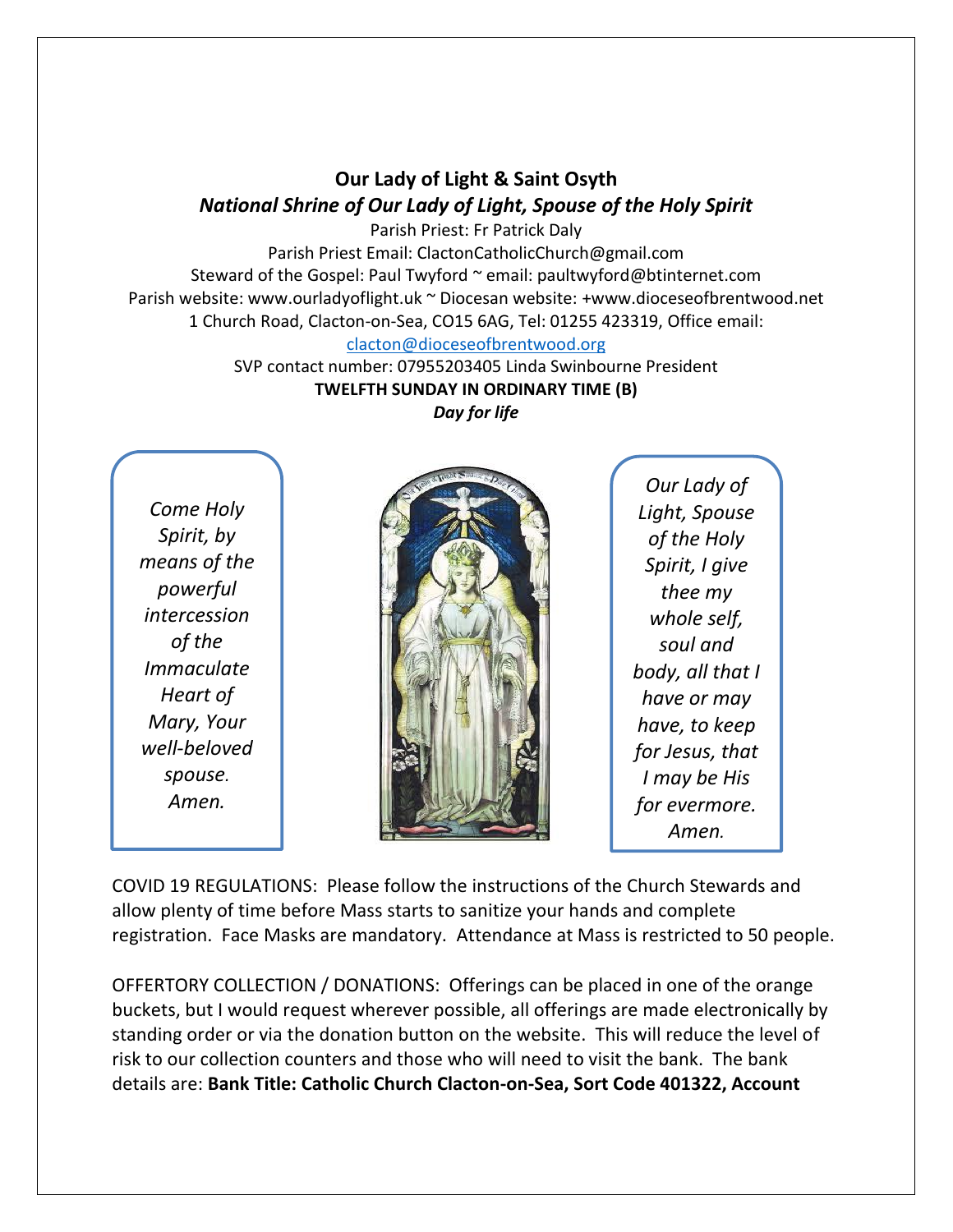**Number: 41020463.** Members of the gift-aid scheme should quote their name and gift aid number in the Reference. Funds received last week:

Electronic Offerings £495.00 of which £235.00was gift aided.

Collection Offerings £497.32 of which £251.00 was gift aided.

Thank you for your generosity, for Gift Aiding your offerings, and for your support of the parish. Fr Patrick.

#### MARK 4:35-41

In today's Gospel from Mark, we see a picture of a boat at sea in a storm. The boat is full of terrified people who believe that they are about to drown. Through it all, Jesus remains asleep lying in the stern of the boat with His head on a cushion. The disciples wake Him up and cry, 'Master, do you not care? We are going down'! Jesus rebukes the wind and tells the sea, "Quiet now! Be Calm". The wind immediately drops, and the sea becomes calm. Jesus is the master of the sea and the wind. Jesus rebukes the disciples for their cowardice and lack of faith. The disciples question each other, "Who can this be? Even the wind and the sea obey Him".

Jesus Christ is God. Jesus Christ is the 2<sup>nd</sup> person of the Holy Trinity. Jesus Christ was sent by God the Father to reconcile humanity to Himself. Jesus Christ was incarnated into humanity by the Holy Spirit and was conceived by the Virgin Mary. God Himself chose to become human to defeat death and sin. God the creator of the universe and Master of History lowered Himself to the human condition out of love for us. He died the shameful and painful death on the cross in order that we may be free from death and sin. He rose from the dead on the third day to grant us eternal life. The same God comes to us in the Holy Mass. The same God gives us His Body and Blood in the Holy Eucharist to nourish and sustain us in this life, and to grant us eternal life in the next.

BISHOP ALAN VISITATION: Will be visiting the Parish on Tuesday  $27<sup>th</sup>$  July to preside at a Mass for the sick at 11.00 am. There will be a parish reception in the parish hall following the Mass. The event will be by ticket only. Two forms are attached to this Newsletter:

1. Volunteer help for the day (Contribution from all parishioners)

2. Application for ticket

Please return the completed Application for Ticket Form to the Presbytery as soon as possible. The closing date for receipt is  $16<sup>th</sup>$  July 2021.

APPEAL BY VERONA FATHERS: Fr John Downey will be presiding at all Masses during the weekend 26<sup>th</sup> & 27<sup>th</sup> June. He will be making an appeal on behalf of the Verona Fathers. You can put the money in one of the black buckets; pay on the Donation Button on the website; or pay directly on-line quoting 'Verona'. Please give generously.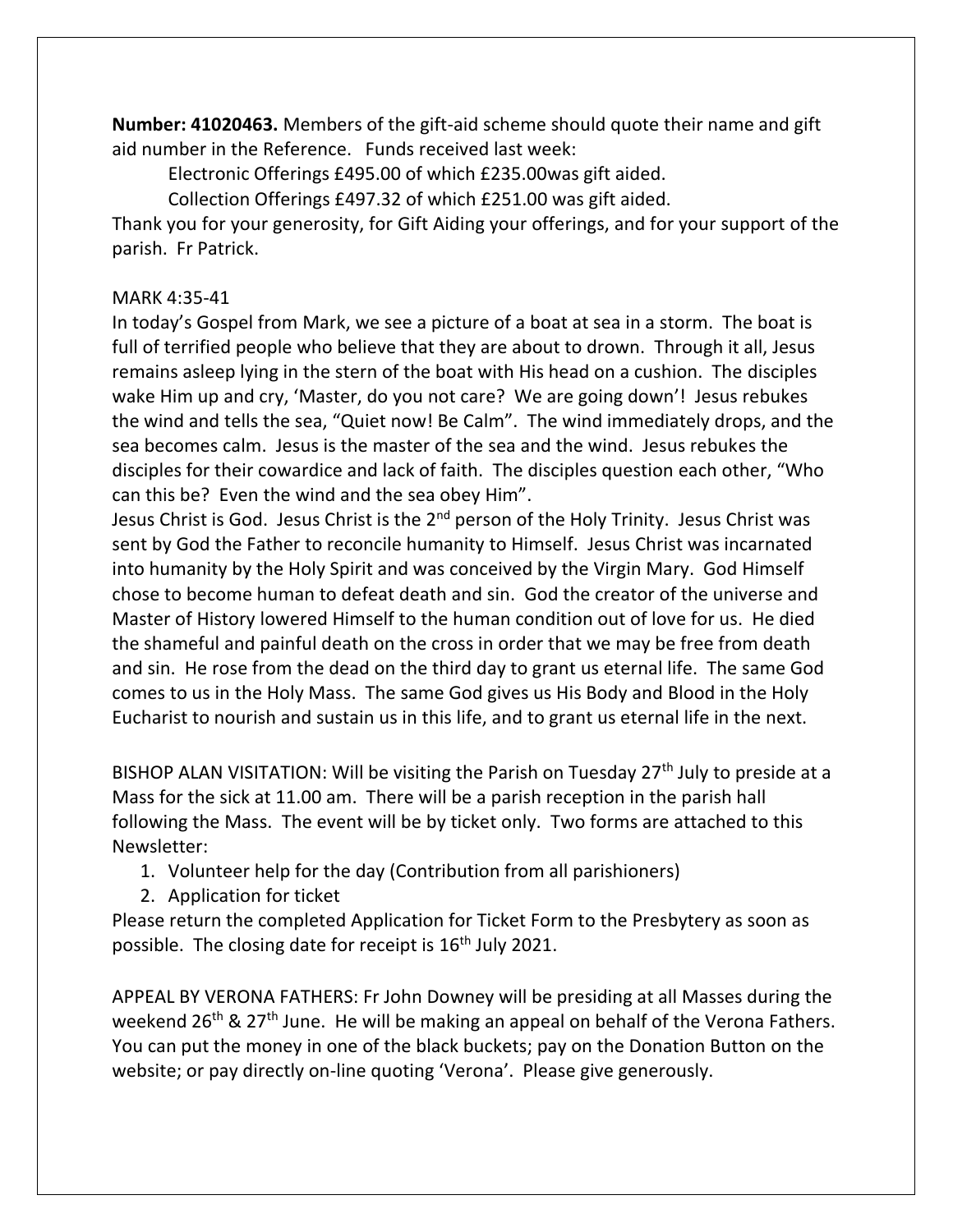FR PATRICK: Will be on annual leave from 21st June to 2<sup>nd</sup> July.

OPEN ROAD CHARITY: Open Road provide support and counselling for the homeless, drug and alcohol dependency, and poverty in Clacton on Sea. I have witnessed their wonderful work. You are invited to join their Recovery Walk on  $4<sup>th</sup>$  July 2021. They request a donation of £3.00. See [www.justgiving.com/fundraising/openroad](http://www.justgiving.com/fundraising/openroad-recoverywalk)[recoverywalk.](http://www.justgiving.com/fundraising/openroad-recoverywalk)

SCHOOLREADER VOLUNTEERS: Volunteers needed to read with children in a school in Clacton. See [www.schoolreaders.org.](http://www.schoolreaders.org/)

END OF YEAR GIFT AID STATEMENTS: Individual statements are available for collection at the back of the church. Thank you for your commitment and support. Fr Patrick.

| Saturday 19 <sup>th</sup> June. | 9.30 am.                | <b>MASS: Gordon Cook</b>      |
|---------------------------------|-------------------------|-------------------------------|
|                                 |                         | Intentions (Birthday)         |
|                                 |                         | Anthony & Angela Cook         |
| Saturday 19 <sup>th</sup> June. | 11.00 am to 12.00 am.   | <b>SACRAMENT OF</b>           |
|                                 |                         | <b>RECONCILIATION:</b>        |
|                                 |                         | Confessions will be heard in  |
|                                 |                         | the Sacristy. Please tell the |
|                                 |                         | Steward that you wish to go   |
|                                 |                         | to confession.                |
| Saturday 19 <sup>th</sup> June. | 11.00 am to 1.00 pm.    | Church is open for private    |
|                                 |                         | prayer with Exposition of the |
|                                 |                         | <b>Blessed Sacrament.</b>     |
| Saturday 19 <sup>th</sup> June. | 6.00 pm.                | <b>MASS: Raymond Conway-</b>  |
| Vigil of the Twelfth Sunday in  |                         | Harris & Val Hayter RIP       |
| Ordinary Time. (B)              |                         | Deirdre                       |
| Sunday 20 <sup>th</sup> June.   | 8.30 am.                | <b>MASS: Charlie Christy</b>  |
| The Twelfth Sunday in           |                         | Intentions                    |
| Ordinary Time. (B)              |                         | Nicola                        |
| (Day for life)                  |                         |                               |
| Sunday 20 <sup>th</sup> June.   | 10.30 am.               | MASS: Matthew Kannipilli      |
|                                 | <b>FAMILY MASS</b>      | <b>RIP</b>                    |
|                                 | Please note that this   | Mini Matthew.                 |
|                                 | Mass is exclusively for |                               |
|                                 | families with young     |                               |
|                                 | children.               |                               |

#### **THE FOLLOWING MASSES WILL BE OPEN TO A MAXIMUM OF 50 PEOPLE IN THE CHURCH.**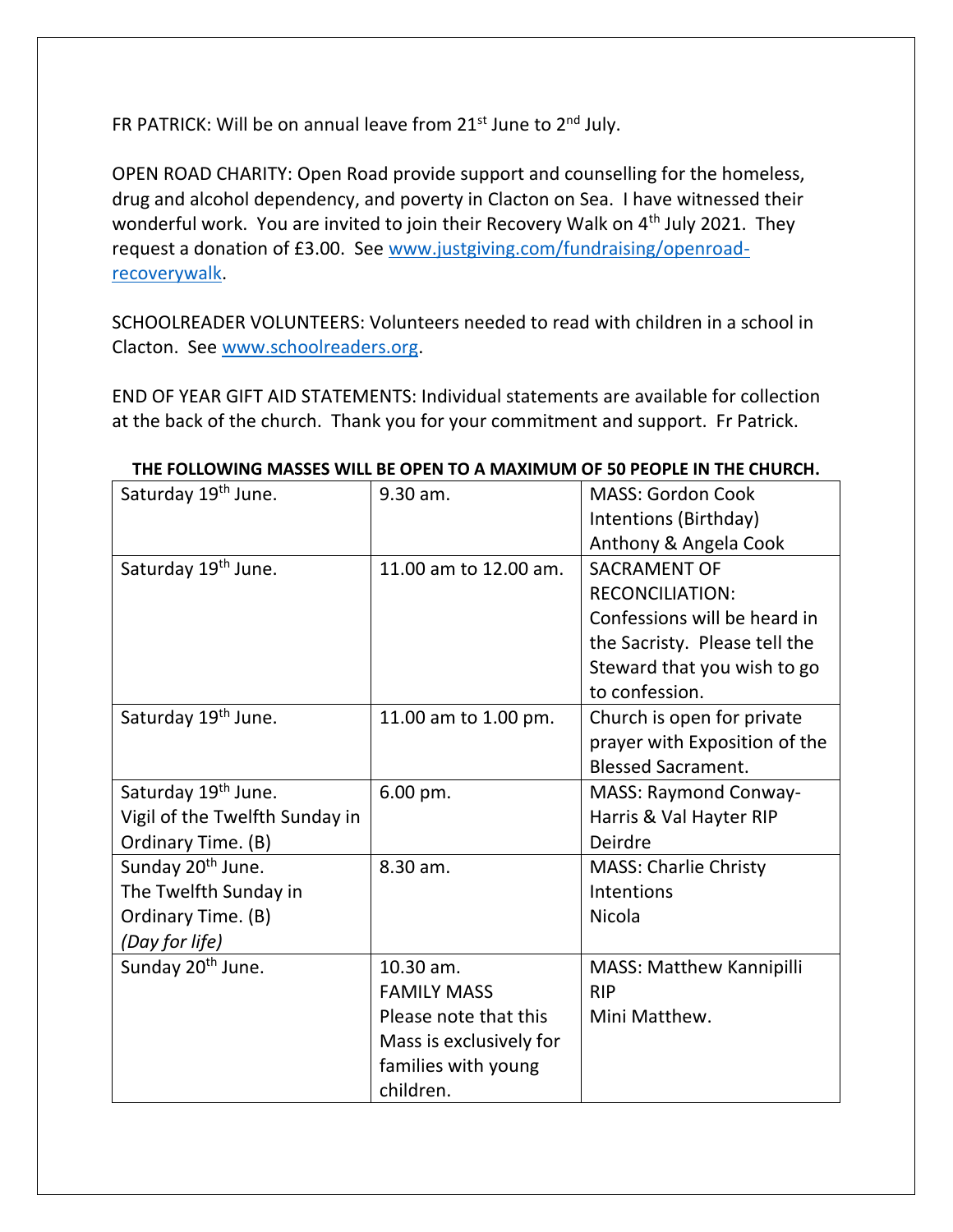| Saturday 26 <sup>th</sup> June. | 6.00 pm.                | <b>MASS: Joan Cohen Intentions</b>   |
|---------------------------------|-------------------------|--------------------------------------|
| Vigil of the Thirteenth         |                         | Nicola.                              |
| Sunday in Ordinary Time. (B)    |                         |                                      |
| Sunday 27 <sup>th</sup> June.   | 8.30 am.                | <b>MASS</b>                          |
| The Thirteenth Sunday in        |                         | Harry Killen Intentions              |
| Ordinary Time. (B)              |                         | Nicola.                              |
| Sunday 27 <sup>th</sup> June.   | 10.30 am.               | <b>MASS: Sr Carmel Intentions</b>    |
|                                 | <b>FAMILY MASS</b>      | Nicola.                              |
| Saturday 3rd July.              | 9.30 am.                | MASS: Vincent 'Sindy'                |
| Feast of St Thomas, Ap.         |                         | Morgan RIP                           |
|                                 |                         | Brendon Herlihy.                     |
| Saturday 3rd July.              | 11.00 am to 12.00 am.   | <b>SACRAMENT OF</b>                  |
|                                 |                         | <b>RECONCILIATION:</b>               |
|                                 |                         | Confessions will be heard in         |
|                                 |                         | the Sacristy. Please tell the        |
|                                 |                         | Steward that you wish to go          |
|                                 |                         | to confession.                       |
| Saturday 3rd July.              | 11.00 am to 1.00 pm.    | Church is open for private           |
|                                 |                         | prayer with Exposition of the        |
|                                 |                         | <b>Blessed Sacrament.</b>            |
| Saturday 3rd July.              | 6.00 pm.                | MASS: Matts O'Donnell                |
| Vigil of the Fourteenth         |                         | Intentions                           |
| Sunday in Ordinary Time. (B)    |                         | Anne O'Donnell.                      |
| Sunday 4 <sup>th</sup> July.    | 8.30 am.                | <b>MASS: William Cox RIP</b>         |
| The Fourteenth Sunday in        |                         | D Lane.                              |
| Ordinary Time. (B)              |                         |                                      |
| Sunday 4 <sup>th</sup> July.    | 10.30 am.               | <b>MASS: Harry Killen Intentions</b> |
|                                 | <b>FAMILY MASS</b>      | Julie Lee.                           |
|                                 | Please note that this   |                                      |
|                                 | Mass is exclusively for |                                      |
|                                 | families with young     |                                      |
|                                 | children.               |                                      |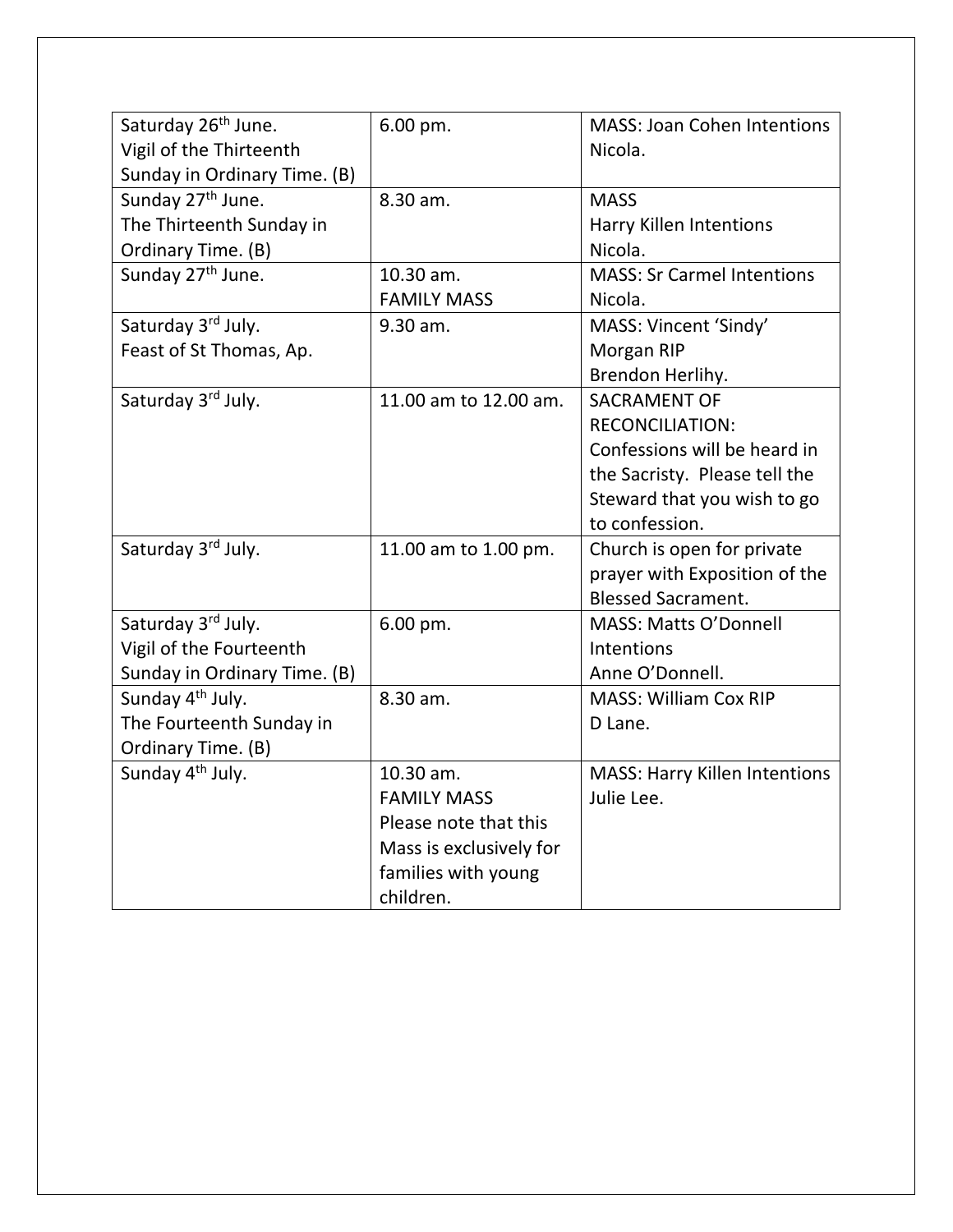### **APPLICATION FOR TICKET FOR MASS OF THE SICK WITH BISHOP ALAN.**

The Parish of Our Lady of Light and St Osyth would like to welcome everyone to the anointing service on 27<sup>th</sup> July. However, as there is limited capacity in the church, we will have to restrict the numbers of people attending and entry will be by prior booking only.

To assist with planning for the day, we would request that everyone wanting to attend the service, completes the form below and we hope to issue you with your booking confirmation by Sunday 18<sup>th</sup> July.

| Please tick the boxes below as appropriate. |  |
|---------------------------------------------|--|
| <b>Wheelchair access required</b>           |  |
| Number of carers accompanying you           |  |
| <b>Request for anointing</b>                |  |